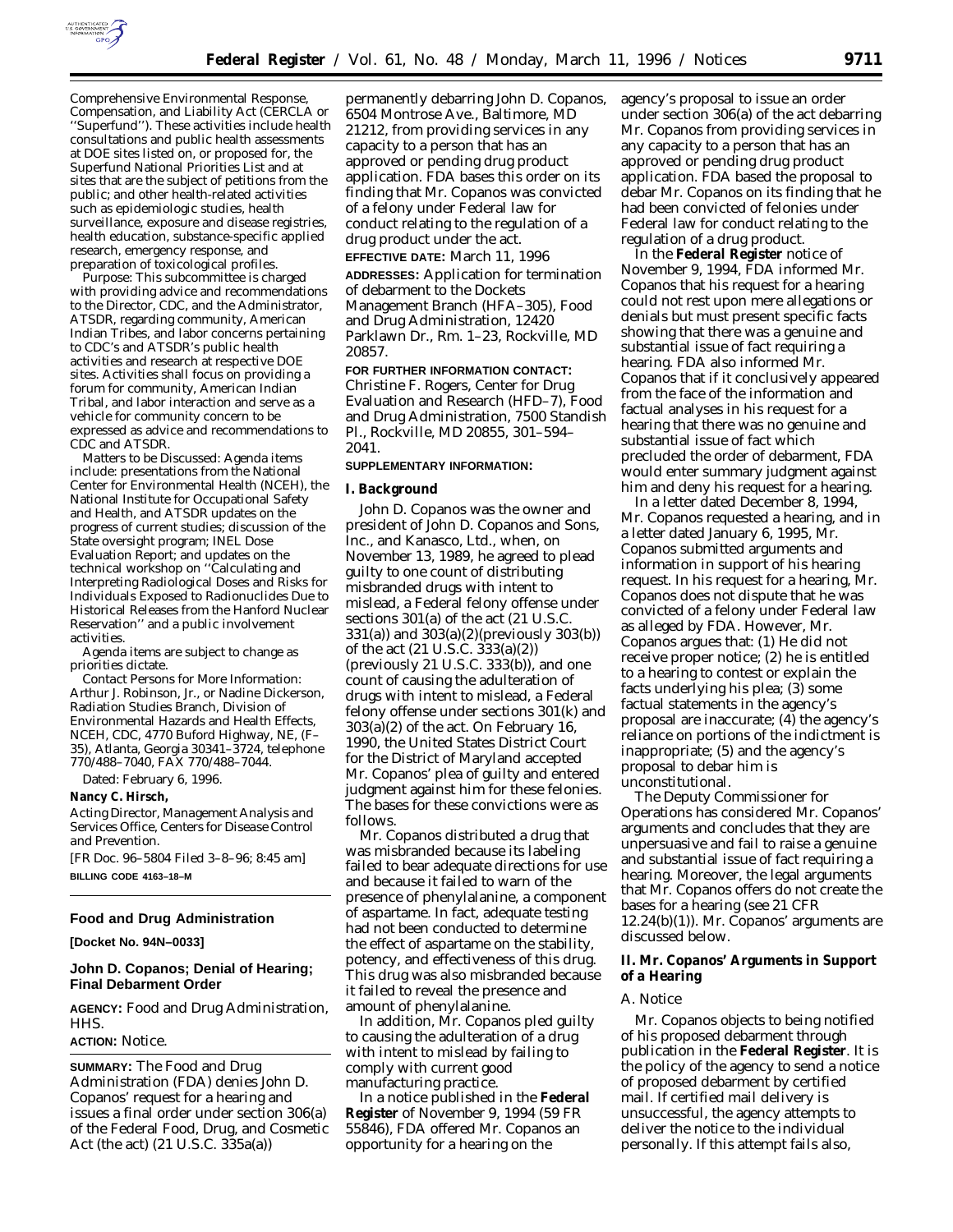notice is given through publication in the **Federal Register**. FDA attempted to serve Mr. Copanos by certified mail but was unable to do so. In September 1994, FDA's Baltimore District Office learned that Mr. Copanos was out of the country. Agents from FDA's Baltimore District Office visited Mr. Copanos' home weekly to determine if he had returned. FDA's Office of Criminal Investigation arranged with U.S. Customs to be notified if Mr. Copanos returned to the country. When Mr. Copanos did not return to the country, the debarment notice was published in the **Federal Register** on November 9, 1994.

Mr. Copanos requested a hearing on his proposed debarment and made arguments in support of that request. Thus, it is clear that Mr. Copanos received actual notice of the agency's proposed action and has not been deprived of any procedural rights by virtue of publication of the debarment notice in the **Federal Register**.

#### *B. Facts Underlying the Plea*

Mr. Copanos makes the following statements relating to the facts underlying his plea. He states that he held a management position and did not personally misbrand or manufacture adulterated drugs, that none of the drugs or products involved were put into commerce, and that the first count of the plea related to a facility that was not under his full control at the time. Mr. Copanos also states that the agency's proposal sets forth areas of indictment information and factual statements of allegations rather than actual proof.

Mr. Copanos is correct that the agency's proposal contained some inaccuracies. Although Mr. Copanos pled guilty to counts four and six of the indictment against him, he did not plead guilty to all the particulars listed in the indictment. In its debarment proposal, the agency mistakenly referred to parts of the indictment to which Mr. Copanos did not plead. The agency very much regrets this error. However, this misplaced reliance does not raise a genuine and substantial issue of fact requiring a hearing.

The act requires FDA to mandatorily debar an individual who has been convicted of certain Federal felonies. The only relevant factual issue is whether Mr. Copanos was, in fact, convicted. Mr. Copanos does not dispute that he pled guilty to two Federal felony counts for actions that relate to the regulation of a drug product. Section 306(l) of the act includes in its definition of a conviction, a guilty plea. Accordingly, Mr. Copanos' statements regarding the

factual circumstances underlying his plea fail to raise a genuine and substantial issue of fact justifying a hearing.

## *C. Ex Post Facto Argument*

Mr. Copanos argues that the ex post facto clause of the U.S. Constitution prohibits application of section 306(a)(2) of the act to him because this section was not in effect at the time of Mr. Copanos' criminal conduct. The Generic Drug Enforcement Act (GDEA) of 1992, including section 306(a)(2), was enacted on May 13, 1992, and Mr. Copanos was convicted on February 16, 1990.

An ex post facto law is one that reaches back to punish acts that occurred before enactment of the law or that adds a new punishment to one that was in effect when the crime was committed. (*Ex Parte Garland*, 4 Wall. 333, 377, 18 L. Ed. 366 (1866); *Collins* v. *Youngblood*, 497 U.S. 37 (1990).)

Mr. Copanos' claim that application of the mandatory debarment provisions of the act is prohibited by the ex post facto clause is unpersuasive, because the intent of debarment is remedial, not punitive. Congress created the GDEA in response to findings of fraud and corruption in the generic drug industry. Both the language of the GDEA and its legislative history reveal that the purpose of the debarment provisions set forth in the GDEA is ''to restore and ensure the integrity of the abbreviated new drug application (ANDA) approval process and to protect the public health.'' (See section 1, Pub. L. 102–282, GDEA of 1992.)

In a suit challenging a debarment order issued by FDA (58 FR 69368, December 30, 1993), the constitutionality of the debarment provision was upheld against a similar challenge under the ex post facto clause. The reviewing court affirmed the remedial character of debarment:

Without question, the GDEA serves compelling governmental interests unrelated to punishment. The punitive effects of the GDEA are merely incidental to its overriding purpose to safeguard the integrity of the generic drug industry while protecting public health.

*Bae* v. *Shalala*, 44 F.3d 489, 493 (7th Cir. 1995). Because the intent of the GDEA is remedial rather than punitive, Mr. Copanos' argument that the GDEA violates the ex post facto clause must fail. *See id*. at 496–97.

#### *D. Miscellaneous Arguments*

Mr. Copanos argues that his debarment would be ''an unconstitutional taking of the right to earn a living in the United States.'' It appears that Mr. Copanos is referring to a ''taking'' of property under the Fifth Amendment. Mr. Copanos further states that he has sold his company, including all of its approved applications, and that to debar him now ''1would be a malicious act'' on the part of the agency. Mr. Copanos also argues that he should not be debarred because his guilty plea was made at an emotional and stressful time.

None of these arguments raise a genuine and substantial issue of fact requiring resolution at a hearing. Mr. Copanos has not established that his debarment affects any property interest protected by the Fifth Amendment. The expectation of employment is not recognized as a protected property interest under the Fifth Amendment. *Hoopa Valley Tribe* v. *Christie*, 812 F.2d 1097, 1102 (9th Cir. 1986); *Chang* v. *United States*, 859 F.2d 893, 896–97 (Fed. Cir. 1988). Loss of potential profit is not a sufficient basis for a ''takings'' claim. *Andrus* v. *Allard*, 444 U.S. 51, 66 (1979). To have a protected property interest, one must have a ''legitimate claim of entitlement'' to that interest. *Erikson* v. *United States*, 67 F.3d 858 (9th Cir. 1995). One who voluntarily enters a pervasively regulated industry, such as the pharmaceutical industry, and then violates its regulations, cannot successfully claim that he has a protected property interest when he is no longer entitled to the benefits of that industry. *Id*.

Mr. Copanos does not dispute that he was convicted as alleged by FDA. Under section  $306(l)(1)(B)$  of the act a conviction includes a guilty plea. The facts underlying Mr. Copanos' conviction are not at issue. Moreover, the act does not permit consideration of factors such as emotional stress; rather, the act is clear that an individual shall be debarred if convicted of a felony under Federal law for conduct relating to the regulation of any drug product (see section  $306(a)(2)(B)$  of the act). Mr. Copanos has been convicted of such a felony. Accordingly, the Deputy Commissioner for Operations denies Mr. Copanos' request for a hearing.

### **III. Findings and Order**

Therefore, the Deputy Commissioner for Operations, under section 306(a) of the act and under authority delegated to him (21 CFR 5.20), finds that John D. Copanos has been convicted of felonies under Federal law for conduct relating to the regulation of a drug product (21 U.S.C. 335a(a)(2)(B)).

As a result of the foregoing findings, John D. Copanos is permanently debarred from providing services in any capacity to a person with an approved or pending drug product application